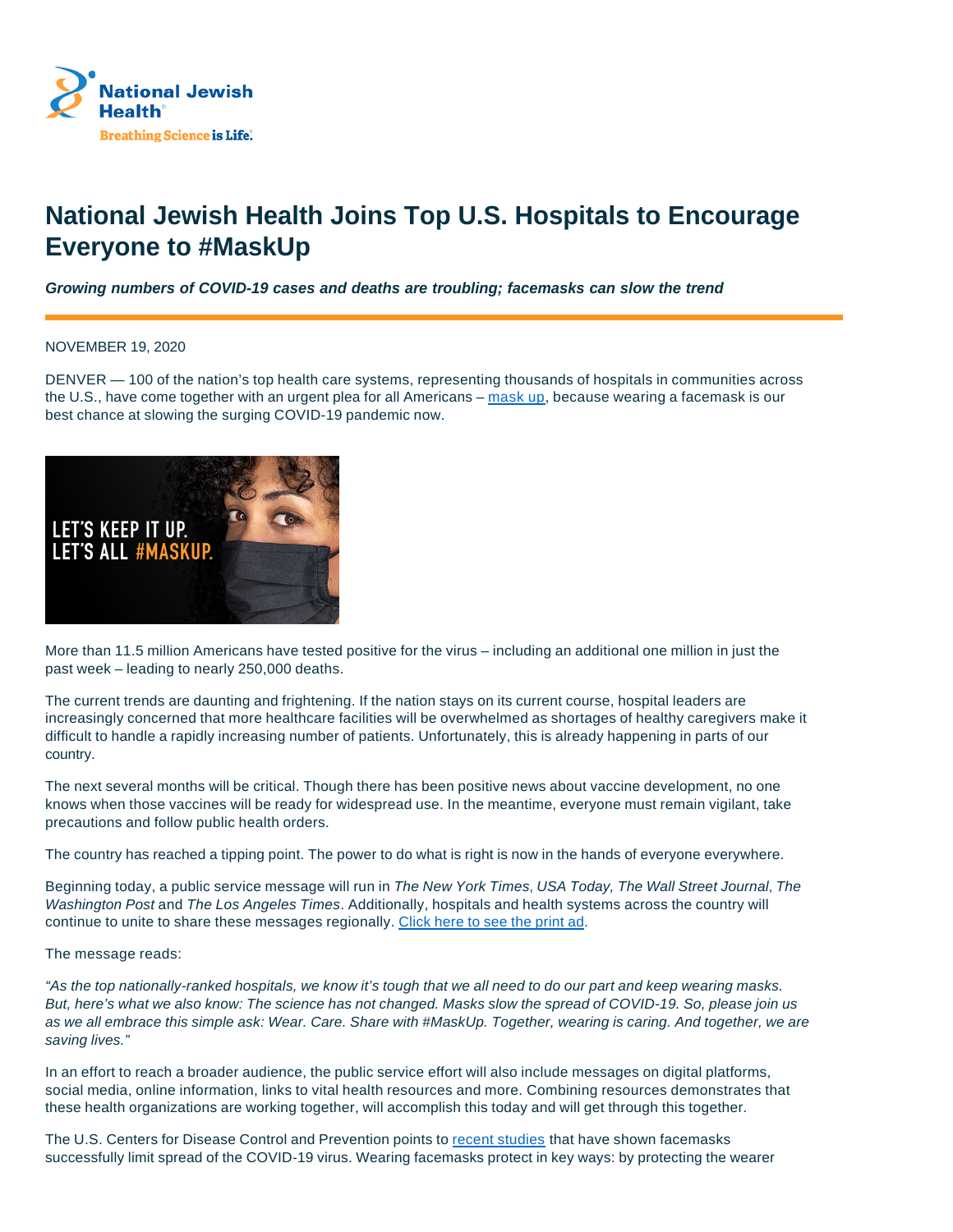against inhalation of harmful pathogens and particulates and by preventing exposure of those around the wearer.

In addition to masking, the CDC suggests that everyone minimize the number of non-household contacts, maintain a physical distance of at least six feet, and limit the amount of time around others, especially while indoors and in poorly ventilated areas. For further information about masking guidelines – how to choose a mask, how to properly wear a mask – visit the CDC website.

**About us:** www.everymaskup.com is a collaboration of 100 leading health systems representing thousands of hospitals across the U.S. joining together to create messages for the betterment of communities they serve. The impetus for this, and other public service campaigns to follow, came from a group of health care marketing and communications executives meeting for a decade and reengaged weekly since the COVID-19 pandemic began. The goal is to share knowledge and experience, best practices, strategies and resources- knowing they can accomplish more together. Founded and led by Rhoda Weiss, Ph.D., Los Angeles-based national health care leader and consultant, the expanded coalition is partnering with Cleveland Clinic Chief Marketing and Communications Officer Paul Matsen and his team for this effort. Additionally, hospitals and health systems on a regional basis continue to come together to send messages like these of prevention and safety, hope and healing, life and death, care and caring.

The following hospitals and health systems are helping to spread this message across the country.

**AdventHealth** Adventist Health Allegheny Health Network Atrium Health Avera Health Banner Health Baptist Health Northeast Florida Baylor Scott & White Health Baystate Health BJC HealthCare Bon Secours Mercy Health Boston Children's Hospital Cedars-Sinai Children's Hospital Los Angeles Children's Hospital of Philadelphia Children's Hospital of Orange County Children's National Hospital ChristianaCare Cincinnati Children's Hospital Medical Center Saint Luke's Health System (Kansas City, MO) City of Hope Cleveland Clinic CommonSpirit Health Community Health Systems Cooper University Health Care Dana-Farber Cancer Institute Dartmouth-Hitchcock Health Duke Health Emory Healthcare **Geisinger** Hackensack Meridian Health HCA Healthcare Inspira Health Intermountain Healthcare Jefferson Health Johns Hopkins Medicine Kaiser Permanente Keck Medicine of USC LifePoint Health Mass General Brigham Mayo Clinic MedStar Health Memorial Hermann Nemours Children's Health System NewYork-Presbyterian Northwell Health Northwestern Medicine Norton Healthcare Ochsner Health **OhioHealth** Oregon Health & Science University OSF HealthCare OU Health **PeaceHealth** Penn Medicine Penn State Health Providence Renown Health Roswell Park Comprehensive Cancer Center Rush University System for Health RWJ Barnabas Health SCL Health Scripps Health Sharp HealthCare Southwestern Health Resources SSM Health St. Elizabeth Healthcare St. Jude Children's Research Hospital St. Luke's Hospital (St. Louis) Stanford Health Care Sutter Health Temple Health Texas Health Resources The Christ Hospital Health Network The Ohio State University Wexner Medical Center The University of Texas MD Anderson Cancer Center **ThedaCare** TriHealth (Cincinnati) Trinity Health UC Davis Health **UCHealth** UC Health CINCINNATI UC San Diego Health UChicago Medicine